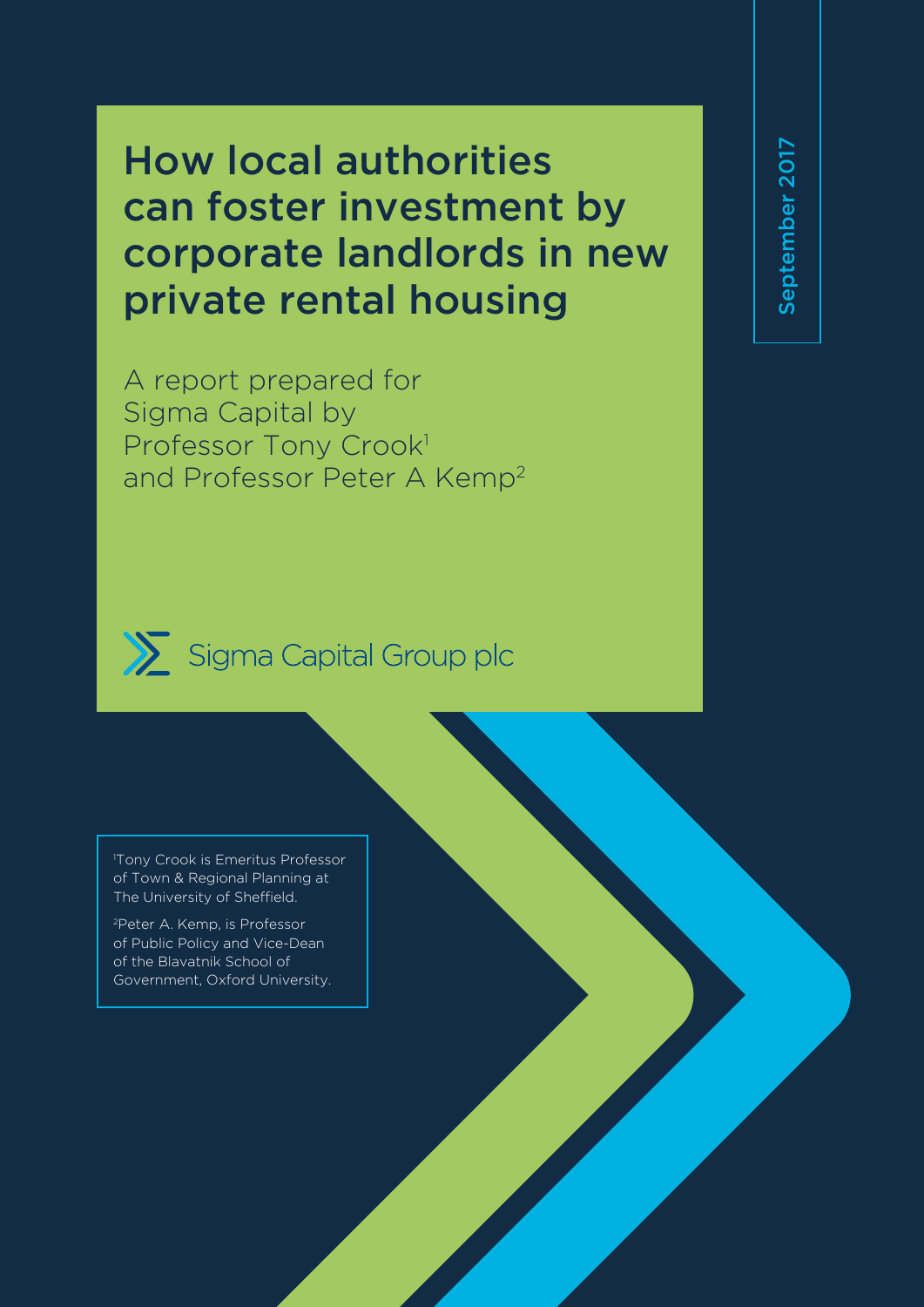





Corporate landlords, as opposed to buy-to-let landlords, are providers of housing who retain ownership of substantial portfolios of properties and manage the letting of them: they build to let, constructing purpose built new homes for those looking to rent high quality and well managed houses and flats.

Corporate landlords are largely composed of two categories – those that acquire completed units for investment purposes and those that develop Private Rental Sector (PRS) properties as a form of housing tenure. The former are often institutional investors taking a long-term view whilst the latter are normally property companies taking a medium-term view but managing a greater degree of risk. Sigma is a specialist private rented sector and regeneration company occupying a key position in the latter category. It has built 2,000 new PRS homes, the majority being for families and helped to regenerate former local authority housing estates in the north of England. These are let on one year renewable leases which give Sigma's tenants the flexibility they want. Sigma has also recently established a Real Estate Investment Trust (REIT) raising £250m in 2017 (which when geared will increase

to £450m) for the long term ownership of these new family homes. The REIT is the first one which is wholly concerned with PRS and this places Sigma firmly in the leading group of specialist PRS companies. Sigma also has the support of Government through its new agency, Homes England, the successor body to the Homes & Communities Agency.

Sigma is keen to work with local authorities to help create a new build-to-rent private rented sector that will better meet the needs of those seeking rental accommodations than the homes provided by many buy-to-let landlords. It commissioned Tony Crook and Peter Kemp, two leading experts on the private rented housing sector, to prepare this report. In it they explain the recent changes to demand and supply into the private rented sector and the potential of newly built private rented sector dwellings to meet the growing demand to rent. Importantly they spell out the advantages of a long term investment model for PRS and how local authorities can help create this new build sector and thereby secure many of their own housing objectives. Sigma is at the forefront of creating high quality, institutional, well managed family housing reflected in its innovation in forming the first PRS REIT and in its own fund.

We have prepared a number of case studies illustrating how together with partner local authorities, we have delivered good quality build to rent housing and the impact that delivery has on both local economic and social dynamic. Finally we would like to thank Professors Crook and Kemp for their hard work in putting this report together.

Duncan Sutherland Regeneration Director

In the last two decades there have been fundamental changes in housing tenure and supply. New house-building has fallen and is currently far below what is required to meet needs. Over the same period the social rented housing stock has declined; and, over the last decade, so too has the number of owner occupied dwellings. Meanwhile, there has been a marked growth in the private rented sector (PRS).

As a result, the PRS is now meeting a very wide range of housing needs including an increasing number of families with children.

But PRS growth has not involved the construction of many new homes. Instead, existing dwellings that were once owner occupied, and many that had originally been sold under the Right to Buy, are now privately rented.

Buy-to-Let landlords (BTL) own the vast majority of PRS dwellings, but most of them have only one or two lettings. They tend to be more interested in capital gains than in long-term rental income. Almost all private tenancies are short-term lettings, not the longer term ones that some PRS households would prefer.



In contrast to BTL, a more modern form of private landlordism would involve corporate owners operating on a substantial scale who invest longterm in purpose designed and built homes that are managed to high professional standards and let on long-term tenancies.

Until recently, attempts to create this modern form of private landlordism have met with little success. But most of the ingredients are now in place to foster the growth of this new PRS. There is now significant long-term investor interest. As a result, an increasing number of new dwellings specifically constructed for private renting are now being built. Partnerships between local authorities and the private sector could harness this new interest and unlock substantial new investment in good quality general needs rental housing.

This paper therefore explains why and how local authorities are well placed to help create this modern PRS. By entering into partnerships with investors and developers, local authorities can help corporate landlords to raise the funds for newly built, good quality homes let to tenants from all household types, thereby helping meet key local housing needs.

![](_page_1_Picture_9.jpeg)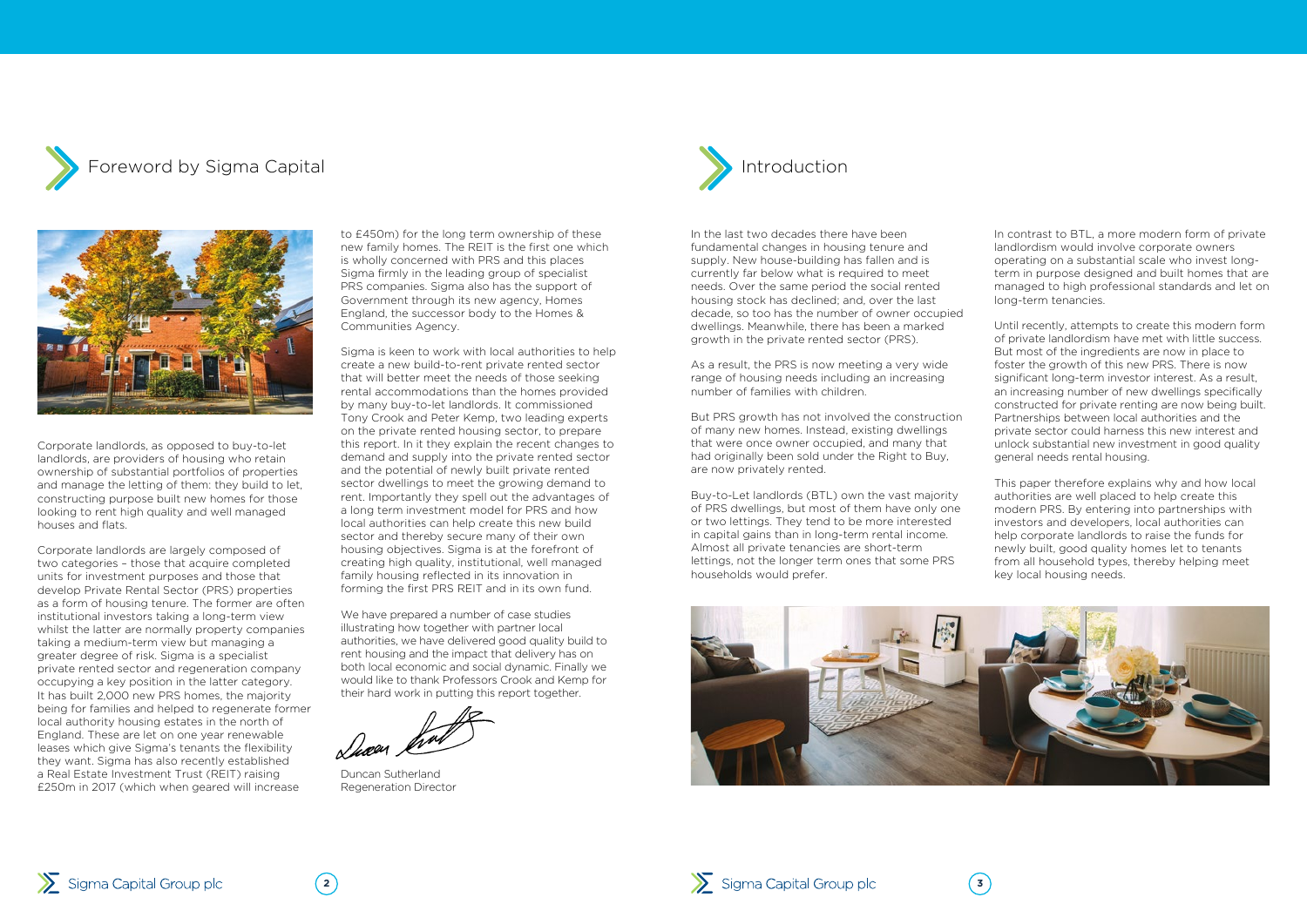The number of households renting privately has almost doubled since the turn of the century. During the 1990s, about one in ten households lived in the PRS, but now one in five does so (Figure 1).

by 2025<sup>3</sup>. Knight Frank's estimate is that 24% of households will be private renters by 2021.<sup>4</sup>

This trend is likely to continue. Indeed, projections by PwC (Price Waterhouse Coopers) suggest that a quarter of all households in the UK are likely to be renting their home from a private landlord

The growth of private renting has occurred for a variety of demographic, economic, and financial reasons. The decline of social rented housing is also a key factor.

#### **Demography**

The PRS has always been an important source of accommodation for young people under 25 years of age. But the propensity of young adults to rent privately has increased.

- The proportion of recent school leavers going into higher education has risen since the early 1990s. Most students live away from home, in university halls of residence, purpose-built student blocks owned by private companies, or shared houses and flats let by small-scale private landlords.
- The shift in student funding from grants to fees and loans, and the trebling of student fees in 2011, has reduced the effective demand for owneroccupation among recent university graduates. As they need to repay student loans once their earnings reach £21,000, graduates have less money to save for a deposit on a house.
- Young people tend to stay single for longer, and more often cohabit before marriage, than in the past. And the average age of marriage and of first having children – life events that often prompt a first house purchase - have both increased, thereby raising the average age of first-time buyers (FTBs).

#### Economic migration

The increase in economic migration to the UK, especially since the enlargement of the European Union in 2004, has been an important driver of PRS growth.

## Why are more people renting privately?

Figure 1: Households by tenure (%)

![](_page_2_Figure_5.jpeg)

*Source: DCLG English Housing Survey*

#### Key points:

- The number of households living in the PRS has doubled since the year 2000;
- One in five households now live in the PRS and growth is projected to continue;
- Growth is due to changes in demographic, migration, and financial factors as well as the decline in social rented housing.

![](_page_2_Picture_30.jpeg)

![](_page_2_Picture_32.jpeg)

- Many economic migrants are young people for whom the flexibility of private renting is just the type of accommodation they need. Many share accommodation, often with other economic migrants from their country of origin.
- Among economic migrants who are older or have children, owner-occupation is often either not financially viable or not suitable for their needs.
- Some economic migrants are living in the UK only temporarily or wish to maximise their ability to save up or to send remittances to family members in their country of origin.
- Most economic migrants are not initially eligible for social rented housing.

For all these reasons, economic migrants tend disproportionately to live in the PRS.

Although a 'hard' Brexit may reduce migration from the EU27, the need for key workers in social care, the NHS, engineering, farming and other occupations is likely to limit the reduction in immigration.

#### Financial

House prices increased sharply from the mid-1990s – and rose even faster after the turn of the century – and at a much higher rate than average earnings. By 2007 the ratio of house prices to earnings had increased to an all-time high and was especially high for FTBs.

- In the mid-1990s the average house price was about double average earnings, but by 2007 it had risen to five times average earnings.
- Although house prices fell in 2008, they have increased strongly since 2013 across much of the UK and are well above 2007 levels.

The marked growth in house prices since the mid-1990s has had a corresponding affect on the amount of deposit that FTBs need in order to obtain a first mortgage.

• According to analysis conducted by PwC, the average size of FTB deposits has increased almost five-fold since the late 1990s, rising from £10,000 to around £50,000.

• As a result, the number of years that prospective FTBs need to save for a deposit has increased sharply. The Resolution Foundation calculated that, for low to middle income households, it has gone up from 5 years in 1983 to 25 years in 2007 when house prices peaked.

As house prices surged out of reach for many prospective FTBs, they had to rent from a private landlord, at least for the time being. The difficulty of saving for a deposit has been compounded by the tighter mortgage lending constraints that have followed in the wake of the global financial crisis.

- Following the Mortgage Market Review, lenders are required to place more emphasis than previously on borrowers' ability to pay. They are now expected to conduct close scrutiny, not only of prospective borrower's income, but also of their spending habits.
- These more stringent lending criteria exclude some marginal prospective FTBs from homeownership, leaving them little option but to rent privately.

The principal underlying cause of the long-term growth in real (inflation-adjusted) house prices is the under-supply of new homes. The construction of new homes is currently about half what it was in the 1970s (Fig. 2). Estimates produced by the leading experts indicate that housing construction in Britain needs to double in order to meet population and household growth.

![](_page_2_Figure_40.jpeg)

#### Figure 2: Housing completions (annual averages by decade)

*Source: Dept of. Communities and Local Government live tables on house building completions for Great Britain.*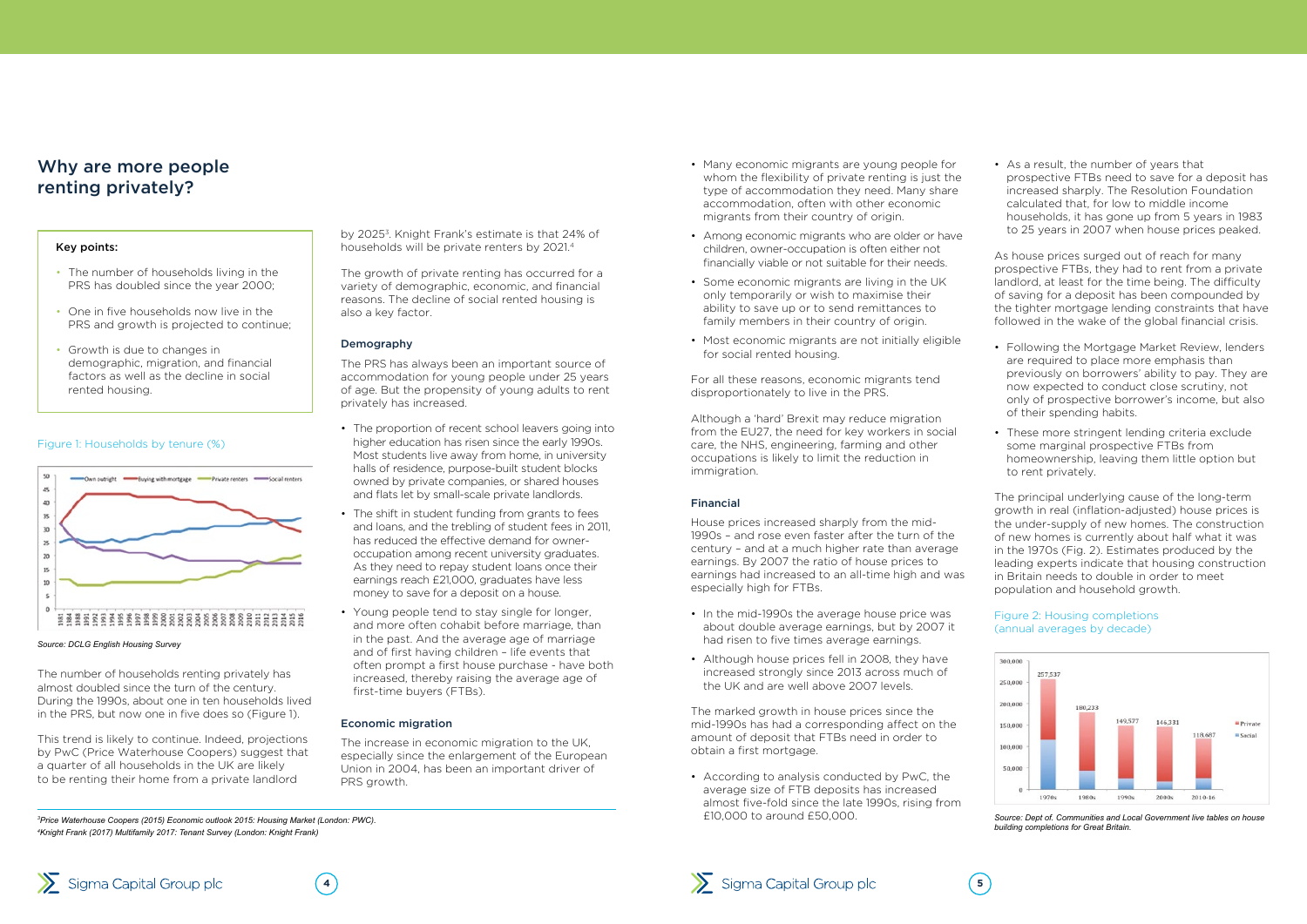#### Decline of social housing

It is not just the decline in the FTB market that has led to the growth in private renting. An important driver of the increase has been the long-term fall in the number of social rented homes.

- This decline began in the early 1980s and has continued under successive governments (Conservative, Labour and Coalition).
- The proportion of households living in social housing has halved since 1981, falling from one in three to only one in six.

Most of the fall in house-building (Figure 2) is due to the decline in the construction of new social rented homes. In the 1970s, social housing on average accounted for 45% of new homes completed in England. But in the 1980s, it accounted for only 24% and in the 2000s for only 13%.

This decline in social housebuilding largely involved local authority housing, the output of which fell from over 100,000 new homes pa in the 1970s to only 1,300 pa since 2010.

The share of output accounted for by social housing providers has risen since 2010, but this revival may be short-lived because of the planned demise of social housing grant for housing associations and the rent decrease of 1% pa in real terms for four years announced in the summer 2015 Budget. Meanwhile, the changes to the Right to Buy, including the 'voluntary' RTB (vRTB) for housing association tenants, will result in a further decline in the existing stock of social housing.

![](_page_3_Picture_7.jpeg)

Sigma Capital Group plc

![](_page_3_Picture_8.jpeg)

The 2017 Housing White Paper, Fixing Our Broken Housing Market, signalled the possibility of an expansion of local authority housebuilding. But the potential increase in output is likely to be offset by the effects of the vRTB and the partial shift of housing association construction away from 'affordable' rental housing and towards shared ownership and 'starter homes', which were announced by the government.

The net result is that low-income and moderateincome households, who in the past would have been able to obtain a council or housing association home, increasingly have to look instead to private landlords to provide them with accommodation.

#### Preference

Although owner-occupation is the preferred tenure for most households, some households would rather rent their home. Among private renters interviewed for the 2014/15 English Housing Survey who do not think they would ever buy somewhere, only 64% said this was because they were unlikely to be able to afford it. Reasons for not buying included not wanting that sort of commitment, preferring the flexibility of renting, liking where they are currently living and not wanting to be in debt.

#### Generation rent

The PRS has not just doubled in size since the turn of the century, the roles that it performs in the housing market have also begun to change.

In the recent past, the PRS was largely a tenure for young and mobile households. Very often, it was only a temporary staging post while households saved up for a deposit on a house or waited for the offer of a social housing tenancy. But over the past decade, private renting has become more important among households of working age and especially among young people (Table 1).

The last decade has seen increasing discussion about 'Generation Rent'. This term refers to the marked increase in renting from private landlords among (1) young adults aged under 25 years and (2) 'young middle-aged' people aged 35-44 years.

This rise of private renting has been accompanied by a correspondingly sharp decline in owneroccupation among these age groups (Table 1).

The emergence of Generation Rent began in the 1990s, but the trend accelerated in the early 2000s and became even more evident in the wake of the global financial crisis.

The PRS is now the dominant housing tenure for new households. At the turn of the century, two in five new households lived in the PRS, but by

![](_page_3_Picture_25.jpeg)

the time the house price boom reached a peak in 2007/08 it had increased to one in two. Currently, three out of five new households rent from a private landlord.

But it is not just among new households that private renting has increased. The propensity to live in the PRS has increased more generally among young people and among 'young middleaged' households. Thus, compared with 1981, private renting has:

- doubled among people aged 18-24
- quadrupled among 25 to 34 year olds
- trebled among people aged 35-44

Most of these increases in private renting have taken place since the turn of the century (Table 1).

The proportion of households aged 45-54 years who are renting privately also increased over the last decade, rising from 6% in 2006 to 15% in 2016.

## What housing needs does the new PRS meet?

#### Key points:

- Increasing numbers of people aged under 45 (who used to buy) are now in the PRS;
- More household with young children now live in the PRS;
- There has also been an increase in low income households living in the PRS.

#### Table 1: Tenure by age of household head 1981 to 2016 (%)

|                   |      | Owner<br>occupiers | Social<br>renters | Private<br>renters | $A$ ll |
|-------------------|------|--------------------|-------------------|--------------------|--------|
|                   | 1981 | 32                 | 36                | 32                 | 100    |
| <b>Aged 18-24</b> | 1991 | 36                 | 28                | 36                 | 100    |
|                   | 2001 | 22                 | 31                | 46                 | 100    |
|                   | 2016 | 10                 | 26                | 64                 | 100    |
| Aged 25-34        | 1981 | 62                 | 26                | 12                 | 100    |
|                   | 1991 | 67                 | 21                | 13                 | 100    |
|                   | 2001 | 61                 | 20                | 19                 | 100    |
|                   | 2016 | 38                 | 16                | 46                 | 100    |
| $35 - 44$<br>Aged | 1981 | 69                 | 23                | 7                  | 100    |
|                   | 1991 | 78                 | 15                | 7                  | 100    |
|                   | 2001 | 73                 | 18                | 9                  | 100    |
|                   | 2016 | 56                 | 17                | 26                 | 100    |

#### *Source: DCLG*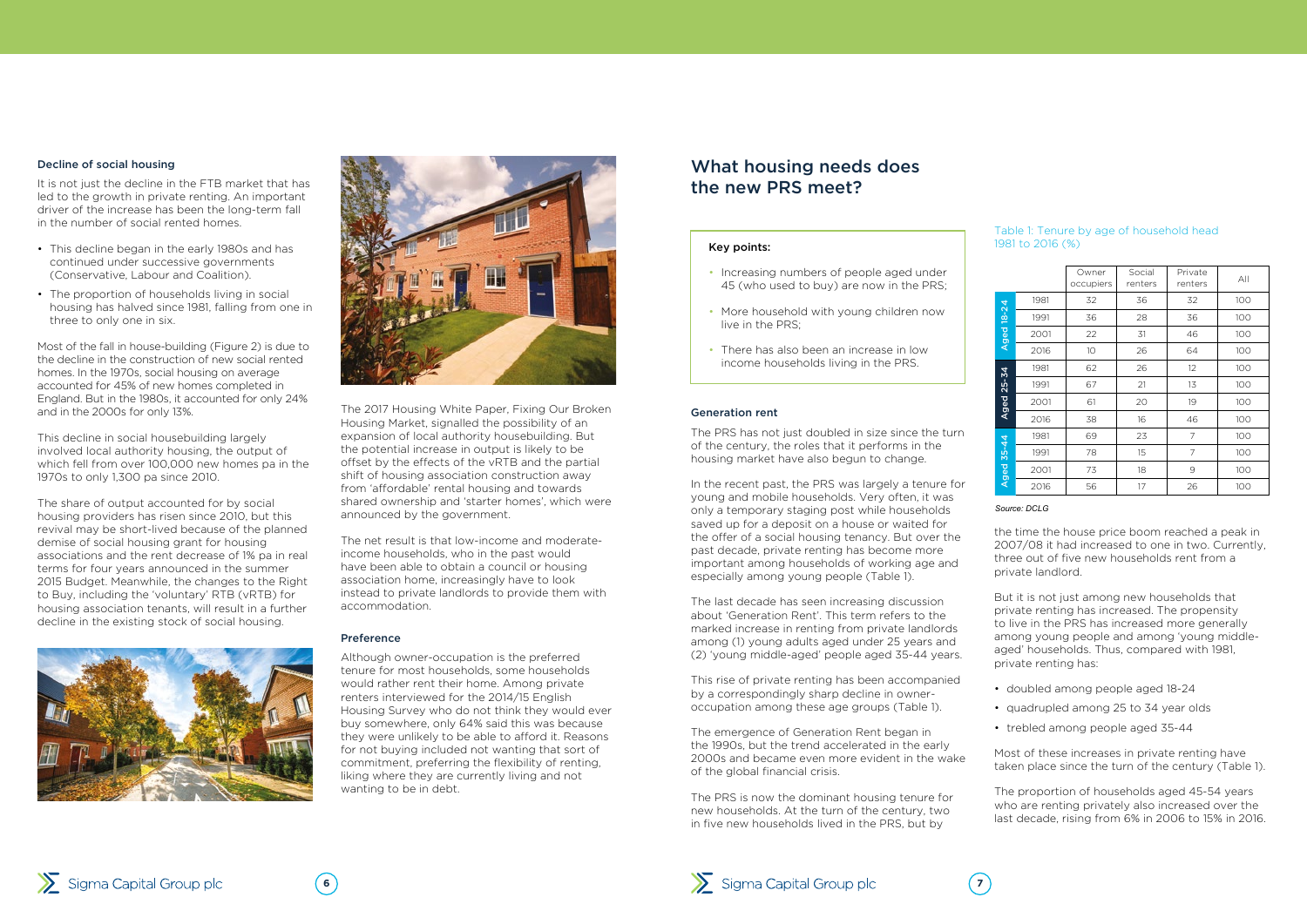Meanwhile, the owner-occupation rate among this age group fell from 80% to 67%.

#### More households with children in the PRS

Another fundamental change in the roles performed by the PRS is the marked growth in families with school age children living in the sector (Table 2).

In the recent past, the great majority of households with children were either owneroccupiers or social housing tenants, with very few living in the PRS. But this has begun to change.

Some of these low-income private renters are living below the poverty line.<sup>5</sup> In fact, over a third of private tenants are living in income poverty. They account for about a quarter of all poor households. Indeed, when household characteristics (such as age, gender, ethnicity, disability and employment) are taken into account, the odds of private tenants being poor are the same as for social housing tenants.<sup>6</sup>

- The number of families with dependent children renting their home from a private landlord has increased by 1 million, rising from 0.6 million in 2004 to 1.6 million in 2016.
- Over the same period, the number of owneroccupier households with children actually fell by 0.7 million.
- There are now more children living in private rental housing than in social housing (1.6m compared with 1.2m).
- Currently, a quarter of all families with school age children are private tenants. This proportion is likely to rise over the coming decade.

#### More low-income households

Another important trend, which reflects the decline in the social housing stock, is that an increasing number of low-income households are now looking to the PRS for their accommodation. In other words, the new PRS is playing a vital role in accommodating, not only people who might previously have become owner-occupiers, but also low-income households who in the past would have rented their home from social housing landlords.

In the 1970s and 1980s, after decades of decline, the PRS was largely seen as a housing tenure for people who were not yet able to buy their home or who were waiting to be allocated to a social housing tenancy. Renting from a private landlord was widely regarded as a tenure that was suitable mainly for young and mobile people.<sup>7</sup>

In the PRS, three out of five lone parents, and two out of five couples with dependent children, are poor. About half of all private tenants living in poverty are workless – for reasons such as disability, caring responsibilities and unemployment - or else retired. The other half are in low-paid work.

The growth of the 'gig economy' - people working on zero-hours contracts or in other types of selfemployment - has made private renting a more realistic option than owner-occupation for those whose income is too low or insecure to take out a mortgage.

#### Table 2: Households with children by tenure (%)

|                 | 2004 | 2016 | Change |
|-----------------|------|------|--------|
| Owner occupiers | 70   | 57   | $-13$  |
| Social renters  | 22   | 19   | -3     |
| Private renters | 9    | 25   | $-16$  |
| Total           | 100  | 1ററ  |        |

*The 2016 total does not sum to exactly 100% due to rounding Source: DCLG*

- The English Housing Survey (EHS), for example, found that 82% of private tenants were satisfied with their accommodation. Although this was lower than for owner-occupiers (94%) it was comparable to satisfaction levels in social housing (81%).
- Satisfaction levels in the PRS were high not only among single people living on their own and sharers. They were also high among most other demographic groups including lone parents (76%), couples with dependent children (76%) and the poorest households (80%).
- However, satisfaction with their tenure was much lower among private tenants than among owner-occupiers or social housing tenants. This reflects important differences from the other two main housing tenures.

*5 Defined as having a disposable income after housing costs that is less than 60% of the national median. 6 P.A. Kemp (2011) 'Low-income tenants in the private rental housing market'. Housing Studies, Vol. 26, pp.1019-34.*

![](_page_4_Picture_30.jpeg)

#### Improved image and better conditions

At that time, many dwellings in the PRS were sub-standard and suffered from high levels of disrepair. Property management and maintenance, particularly at the lower end of the market, were often poor. And concerns existed about a minority of 'rogue landlords' whose practices were dubious or even illegal.

But the revival of private renting has witnessed a significant change in both the image and reality of the sector. Renting from a private landlord is now seen as a more mainstream form of housing provision.

Dwelling conditions have improved and a smaller proportion of the stock is very old or in disrepair. Although most of the growth in PRS dwellings has resulted from purchases of formerly owneroccupied dwellings, a notable feature of the revival has been the influx of some newly built apartments and houses.

PRS dwellings are no longer predominantly inner city properties constructed in the nineteenth century and instead are more geographically dispersed. The new PRS is also located in new central city developments, as well as in suburbia and small towns throughout the UK. It is very often not possible to tell from the outside whether a property is owner-occupied or privately rented.

And as we note in the next section, the arrival of corporate landlords in the PRS seems likely to produce a transformational improvement in the quality, management and security of accommodation provided to private tenants.

#### High tenant satisfaction

For some time, surveys have consistently shown high levels of satisfaction among private tenants.

## How well does the existing supply in the PRS meet housing needs?

#### Key points:

- PRS has a new image, with improved conditions and dwellings in a wider range of neighbourhoods than in the past;
- Satisfaction with PRS is much higher than in the past;
- PRS works well for households who want short-term tenancies;
- But where provided by BTL landlords, it currently works much less well for those wanting longer-term tenancies.

*7 P.A. Kemp (2004) Private Renting in Transition (Coventry: CIH).*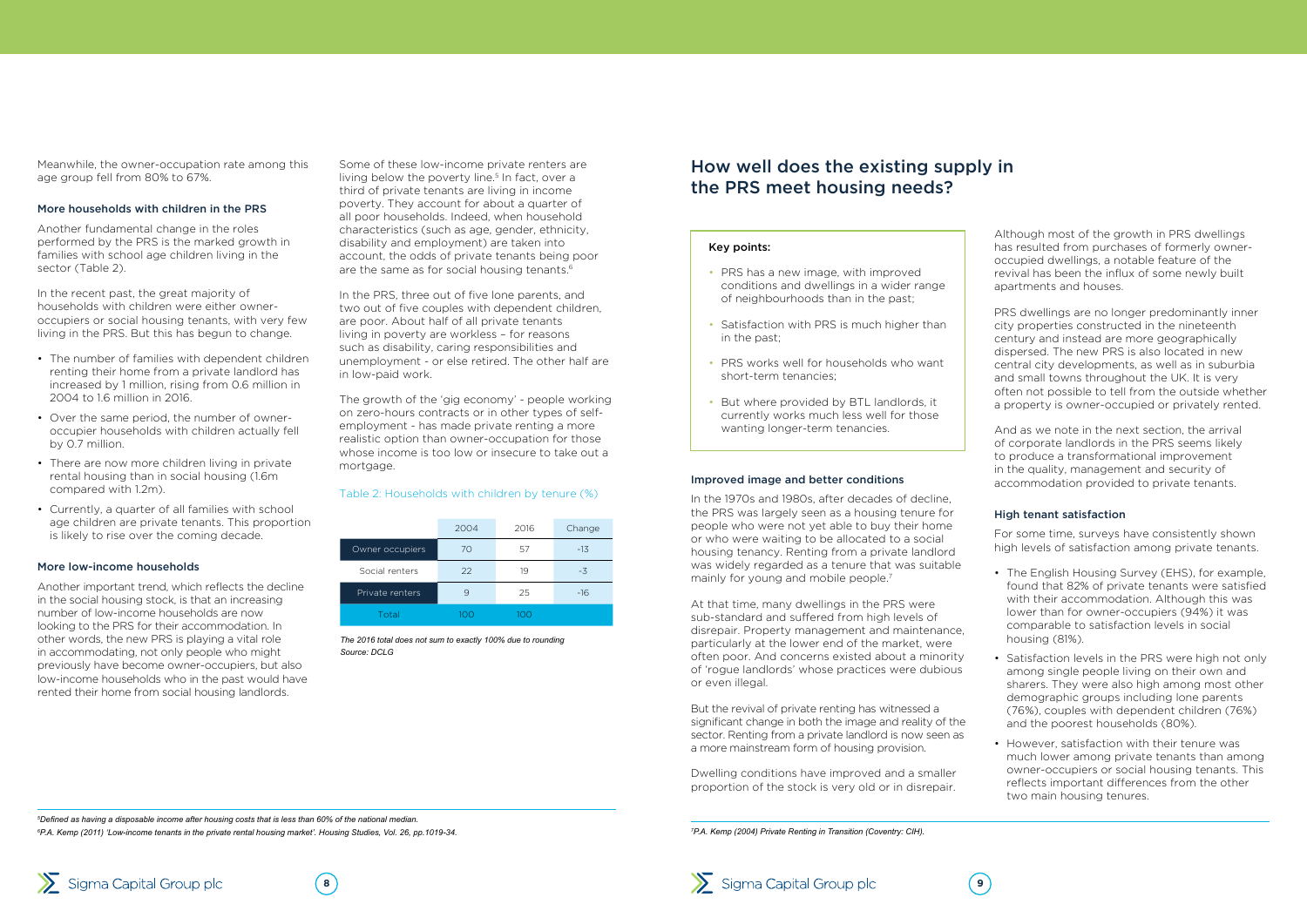- Owner-occupiers have the possibility of making untaxed capital gains and social housing tenants benefit from below market rents.
- And while owner-occupation and social housing generally provide strong rights of occupation, the short-term leases that predominate in the PRS offer only limited security of tenure.

In general, the PRS currently works well for young and mobile households and especially for those who intend to rent for only a short period.

#### PRS works well for short-term renters

- Fixed-term one-year and six-month assured shorthold tenancies provide young and mobile households with the flexibility they want. They are not tied to one dwelling or area for long and can move elsewhere should they wish to do so.
- And, where such tenants wish to remain in the accommodation at the end of the fixed term, landlords are very often willing to either allow the tenancy to roll on or grant a new fixed-term tenancy.

PRS currently works less well for those wanting longer-term tenancies

But not all BTL landlords are willing to renew the tenancy when the existing tenant's fixed term has come to an end. Some decide to sell their property or let it to someone else. Hence:

- Tenants who wish to stay in their current home are therefore faced with uncertainty about whether their landlord will renew the lease at the end of the fixed term.
- The fact that, in the end, many BTL landlords do agree to grant a new tenancy does not mitigate the uncertainty or anxiety facing sitting tenants who wish to stay.

Frequent, enforced residential moves are especially a problem for tenants with dependent, school-age children. Particularly when accompanied by a change of school, such moves can negatively affect children's educational progress. They can also disrupt children's friendship networks and potentially harm their mental health.

Tenants moving home incur very substantial financial and other costs.

- Although deposits can be recycled from the old to the new landlord or letting agent, in a minority of cases they are withheld, for one reason or another.
- Landlords typically also require the payment of rent in advance.
- Letting agents currently charge prospective tenants fees for a range of items such as 'administration', credit checks and reference chasing (though the Government has proposed making such charges illegal).

Crossing the threshold of their new home, therefore, can cost tenants in excess of several thousand pounds in payments to letting agents and landlords. In addition, tenants may also have to pay for the hire of a van or for a removal firm.

For tenants whose move is voluntary, these financial outlays may be worth the benefits deriving from moving to their new accommodation. But for those who moved is enforced, the cost, hassles and other disadvantages of moving may be much less palatable. For tenants living on a low income, these costs may also be very difficult to afford. Moreover, a substantial minority of tenants in receipt of Housing Benefit (HB) report having difficulty in finding BTL landlords who are willing to take them when they move home.

In contrast with most BTL landlords, financial institutions and other long-term corporate landlords are able to provide more secure, longterm tenancies to those who need them including families with children and older private renters.

#### Why attract more corporate landlords?

Over the past quarter century, successive governments have wanted to encourage corporate landlords and financial institutions to invest in the PRS. Their aims are to attract large-scale long term investment in new high quality dwellings, let to high professional standards on long term tenancies. Corporate landlords' portfolios would be large enough to achieve economies of scale and to manage market and business risks better than small scale BTL landlords.

The Conservative government's 2017 housing White Paper endorsed the aims of attracting major institutional investment in 'large-scale housing which is purpose-built for market rent...to help provide

more stable rented accommodation for families'.8

Because previous governments had recognised it would take time for corporate landlords to be attracted to the PRS immediately after rent deregulation in 1989, they established four initiatives to create new companies. But very few were created by these initiatives because tax and legal impediments made it difficult to set them up and the dwelling portfolios they needed simply did not exist.<sup>9</sup>

Although some new companies were established, these tended to be limited partnerships and property unit trusts with restricted investor liquidity and serving only niche markets, such as student housing.

#### The growth of individual landlordism

PRS supply growth, especially since the turn of the century, has been due to three factors, which have made rental housing attractive to individual investors.10

- The very rapid growth of house prices up to 2007 offered the prospect of substantial capital gains;
- Specialist BTL mortgages became available on attractive terms, making geared investments very competitive, especially as interest rates were relatively low.
- Alternative investments (including bank deposits and equities) became less attractive, especially to those investing for their own pensions. At the same time, the income from annuities declined as long-term interest rates fell.

For much the same reasons, the PRS continues to be very attractive to individual investors today. Recent changes to pensions legislation and pensions tax relief have further helped to make BTL an attractive part of pension 'pots' for some investors. However, the recent changes to mortgage interest tax relief will reduce the after-tax returns on rental income for BTL landlords (see below).

## Who are the new investors in the PRS?

#### Key points:

- A key government aim is to increase corporate ownership, including with funding from financial institutions such as pension funds;
- Until recently there has been very little investment by corporate landlords; the building of new homes for the PRS has been limited;
- PRS has grown through investment in the existing stock by small scale 'buy to let' landlords;
- There are more professional managers, but much of the PRS is still self-managed by landlords who are poorly informed about management matters.
- There is now new interest and active investment in build to rent by corporate landlords

*8 Department of Communities & Local Government (2017) Fixing our broken housing market. Cm 9352 (London: DCLG) 9 A.D.H. Crook & P.A. Kemp (2011) Transforming Private Landlords (Oxford: Wiley Blackwell). 10A.D.H. Crook &P.A. Kemp (2011) Transforming Private Landlords (Oxford: Wiley Blackwell).*

![](_page_5_Picture_30.jpeg)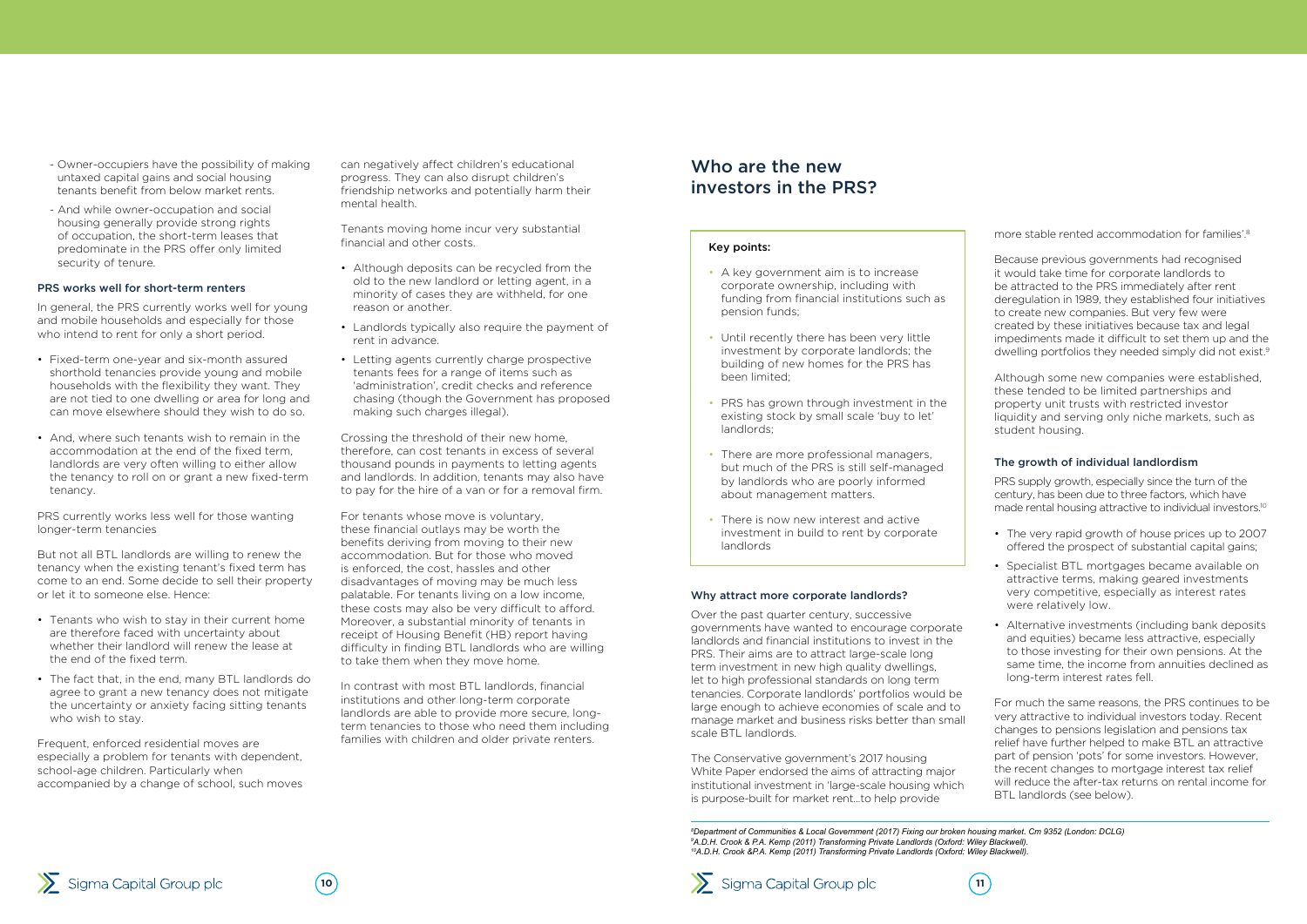Moreover, because of Bank of England concerns that BTL lending and investment is pro-cyclical and hence may be a macro-prudential risk for the economy, its Financial Policy Committee has made BTL lending subject to macro-prudential regulation. Regulated lenders are now required to place limits on BTL mortgages in relation to loan to value ratios and interest cover ratios.<sup>11</sup> This means BTL landlords will need to charge higher rents, secure cheaper loan finance, or put more equity into PRS investments.

- In England the proportion of PRS dwellings owned by individuals rose from just over half in 1976 to over seven in ten by 2010
- The proportion owned by companies fell from 29 to 15 percent.
- Very few new landlords are property companies.

#### Who are landlords today?

The PRS has become increasingly dominated by individual landlords (Table 3).

An increased proportion of dwellings are now owned for investment purposes. In 2010, twothirds of rental properties had landlords who owned them for investment purposes (44 percent for capital growth).

However, there remains a significant share of properties (31%) owned for non-investment reasons, including homes let to employees or relatives.

Although there have been no new surveys covering landlords of a representative sample of all PRS dwelling since 2010, recent surveys of PRS landlords confirm the overall picture revealed by the 2010 survey.<sup>12</sup> <sup>13</sup>

However, there are signs of a re-emergence of residential property companies and growing interest in new-build rental housing by financial institutions.

<sup>12</sup>K.Scanlon, C. Whitehead & P. Williams (2015) Taking stock. Understanding the effects of recent policy measures on the private rented sector and But-to-Let *(London: LSE London).*

#### Limited new building for the PRS

Very little PRS growth has come from new construction, with only 10 percent of properties in 2010 being specifically built for the PRS or acquired newly built. Growth has mainly come from changes in the tenure of the existing dwelling stock.

Average portfolio sizes have also fallen (Table 4):

- The percentage of PRS dwellings owned by landlords with less than 5 dwellings rose from 31 to 61 percent between 1976 and 2010.
- Landlords owning just one property constituted 80 percent of all landlords in 2010; they owned 40 percent of the total PRS stock.
- The size of company portfolios has also fallen.

#### Table 3: Proportion of PRS addresses owned by different types of landlord in England

| Type of<br>landlord      | 1976 | 1993 | 2003 | 2010 |
|--------------------------|------|------|------|------|
| Individuals<br>& couples | 55   | 6    | 67   |      |
| Companies                | 29   | 20   | 17   | 15   |
| Other                    | 16   |      | 16   |      |

#### *Source: Crook & Kemp, 2014*

Table 4: Proportion of PRS dwellings owned by landlords with different portfolio sizes in England

| Number of<br>dwellings | 1976 | 1993 | 2003 | 2010 |
|------------------------|------|------|------|------|
|                        | 14   | 26   | 33   | 40   |
| $2 - 4$                | 17   | 17   | 22   | 21   |
| $5-9$                  | 11   | 12   | 11   | 8    |
| $10 - 99$              | 34   | 26   | 23   | 19   |
| $100+$                 | 26   | 18   | 12   |      |

#### *Source: Crook & Kemp, 2014*

*<sup>11</sup>HM Treasury (2016) New buy-to-let powers to help Bank of England enhance financial stability (London: HM Treasury) https://www.gov.uk/government/news/ new-buy-to-let-powers-to-help-bank-of-england-enhance-financial-stability*

- BTL landlords will thus be taxed on their turnover instead of their net profit.
- This could push some basic tax rate landlords into a higher tax band and/or mean that their after-tax return becomes negative.

It is possible, therefore, that these changes to individual landlord tax relief will prompt some BTL landlords to disinvest and some prospective landlords not to enter the BTL market. This will depend on the extent of landlords' debt funding and the returns from alternative investments.<sup>17</sup>

*<sup>13</sup>Kath Scanlon & Christine Whitehead (2016) The profile of UK private landlords, (London: Council of Mortgage Lenders*

![](_page_6_Picture_25.jpeg)

![](_page_6_Picture_26.jpeg)

There has been some new PRS construction in

recent years: • Apartment blocks where new landlords have

bought flats 'off plan'.

• Corporate investment in niche markets, especially student housing.

*<sup>16</sup>Goodchild, R. & A. Stanford (2016) The case for UK Private Rented Sector, (London: Jones Lang LaSalle) 17K.Scanlon, C. Whitehead & P. Williams (2015) Taking stock. Understanding the effects of recent policy measures on the private rented sector and Buy-to-Let (London: LSE London).*

![](_page_6_Picture_40.jpeg)

Unite and UPP, two of the largest providers of purpose built student housing, have raised significant funds and achieved competitive returns. Other companies have now entered this sub-market and 2015 was a record year, with transactions worth £5.9bn including funding from overseas sovereign wealth funds.<sup>14</sup>

#### Some landlords are not well informed

Although specialist student housing providers have professional housing management, this is not the case for most individual landlords.

- Many are new to BTL and hence have little experience of letting property. Only two in five landlords used managing agents in 2010. Twothirds of individual landlords had no relevant professional experience or qualification.
- Only six percent belonged to professional or PRS trade bodies.
- Individual landlords tend to manage market and business risk by investing only in familiar places, close where they live and work, thereby limiting portfolio sizes.<sup>15</sup>

Most of the PRS is thus owned by landlords with little housing management expertise. Although some use managing agents, this is not a regulated activity and many agents are not members of trade or professional bodies with codes of conduct.

#### Competitive total returns

Market rents tend to rise in line with average earnings and are much less prone than house prices to short-term fluctuations.

Recent ONS data shows that, between January 2011 and May 2017, rents rose by 14.7 percent in Britain as a whole, while average weekly earnings rose by 10.8 percent over the same period, the faster rise in rents reflecting the current housing shortage.

Although net income returns (net rents as a percent of vacant possession value) have not generally been competitive compared with other investments (between 3 and 5 percent), total returns (net income returns plus capital growth) have been competitive. House prices rose by 31.5 percent between January 2011 and April 2017 making total returns on rental housing competitive with the returns from equities, bonds and commercial property.16

### Changes to individual landlord taxation

The tax changes for individual BTL landlords being implemented from April 2017 onwards will reduce their rental returns. This is for two reasons:

First, the tax relief on individual landlords' interest payments will be restricted to the standard rate of tax. Higher rate taxpayers will therefore no longer receive relief at their marginal rate of tax (40% or 45%); it will instead be 20%, the same as for standard rate taxpayers.

Second, BTL landlord mortgage interest relief will no longer be offset against taxable income, but instead be paid as a tax credit.

*<sup>14</sup>Savills (2017) Spotlight UK Student Housing, (London: Savills World Research) 15E.T Ferrari, A.D.H. Crook & P.A. Kemp (2012) 'Knowing the area: the management of market and business risks by private landlords in Scotland'. Urban Studies, Vol. 49, pp 3347-3363.*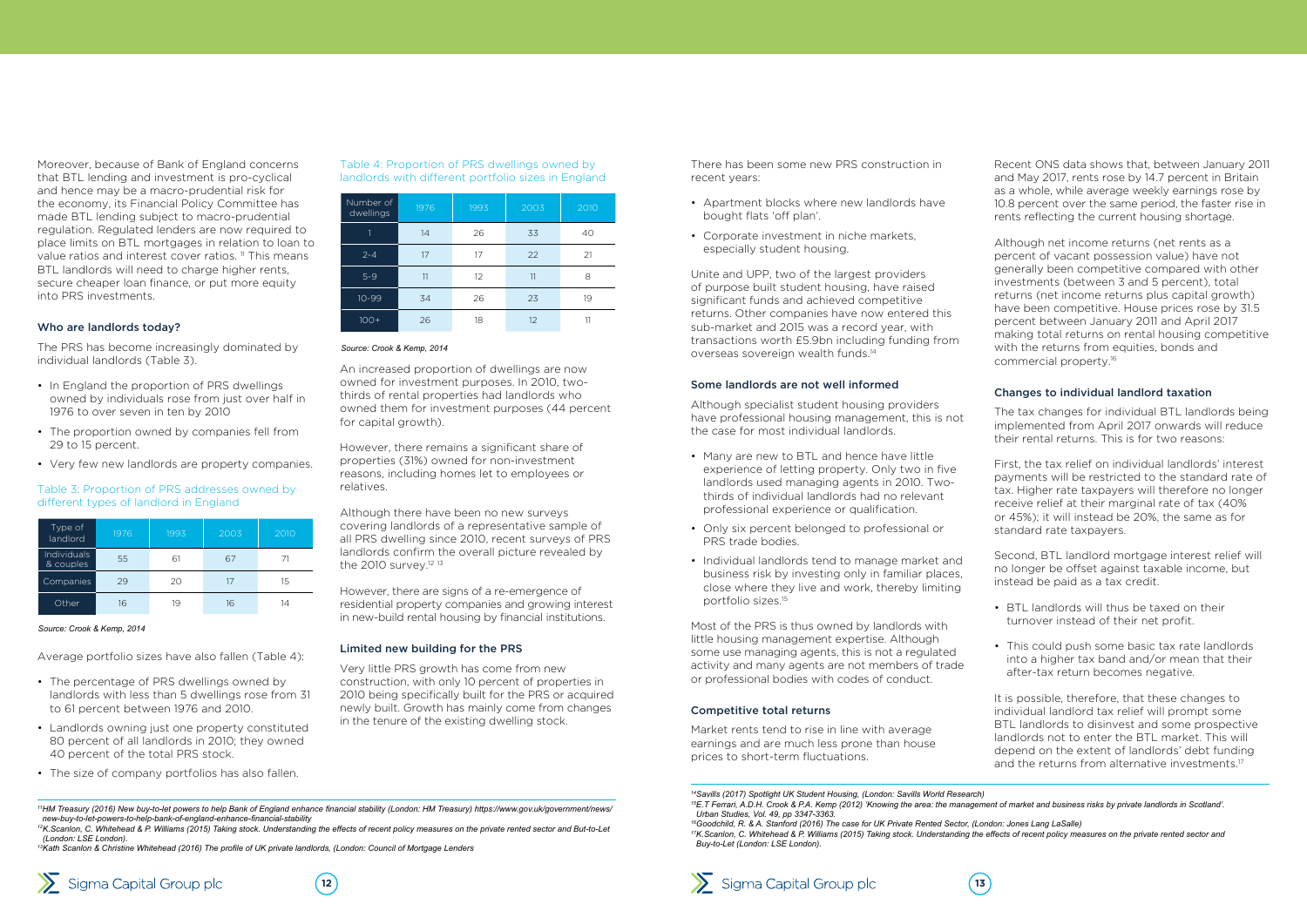**14 15**

![](_page_7_Picture_23.jpeg)

Even if they place their ownership within a company structure (which is not affected by these tax changes) this is costly because of the potential stamp duty land tax (SDLT) and capital gains tax liabilities arising from transferring properties to a company.<sup>18</sup> Although there is evidence of BTL landlords setting up limited companies,<sup>19</sup> they generally have small portfolios built up by acquiring existing BTL property and not by building to rent.

- Announcements in the specialist property press showed that 27,683 new build to rent dwellings were contracted between January 2010 and April 2016. The British Property Federation's 'build to rent map' showed that, by quarter 2 of 2017, 83,650 had been completed, were under construction or were being planned.20
- And in 2015 the total invested in the PRS by property companies, other developers, financial institutions and other funders was £2.65bn.<sup>21</sup>

Changes introduced in April 2016 to SDLT will also increase all (including corporate) landlords' costs as a surcharge of 3 percent has been added to the SDLT liabilities of all purchasing additional properties.

Likewise, all residential property landlords who are not limited companies are now liable for an 8% capital gains tax (GCT) surcharge. This is because private rental housing was excluded from the cuts in CGT rates - from 28% to 20% (higher rate) and from 18% to 10% (lower rate) - introduced by David Cameron's government.

![](_page_7_Picture_3.jpeg)

![](_page_7_Picture_4.jpeg)

#### New investment by financial institutions and corporate landlords

There are now signs of new interest in build to rent:

mortgaging, in the peak of 2007) if PRS supply was to meet demand.<sup>23</sup>

Institutional investors, such as pension and life funds, have substantial funds to invest, recently estimated at £3tr in 2011, but only 0.9 percent of their £119bn invested in property was in housing.24 However new investor interest has increased this. By 2015 PRS represented 5 percent of mainstream investors' total property investments, having risen from 2 to 3 percent of total PRS investment in the UK<sup>25</sup>

*18J. Pickford (2015) 'Osborne tax revamp shakes buy to let to its foundations'. Financial Times FT Money Supplement. 17th October, pp 10-11. 19Evans, J (2017) 'Landlords set up as limited companies to beat tax rule', Financial Times, 17th April, p2. <sup>20</sup>British Property Federation (2017) Build to Rent Map of the UK. http://www.bpf.org.uk/what-we-do/bpf-build-rent-map-uk 21Savills (2016) Spotlight Rental Britain, (London: Savills UK Research)*

![](_page_7_Picture_25.jpeg)

![](_page_7_Picture_26.jpeg)

#### Corporate landlords and their funding

New corporate owners and their funders include property companies and developers, banks, building societies, life funds, pension funds and fund managers, and also housing associations and housing management companies. They include sovereign wealth funds, venture capital as well as overseas investors lending via UK investment banks. Many of the latter have long invested in residential property in other countries.22 And some UK companies have also invested in the PRS overseas, for example in Germany.

'City' funders, including (but not only) pension and life funds, are very important to the future growth and quality of the PRS:

• It was estimated that equity investment of £57bn pa was needed in 2016 (double the annual buy to let lending, excluding re• Projections by PwC of the likely growth of the PRS to 25 percent within 10 years suggest similar future funding requirements.

PRS is now recognised as an asset class on its own, offering competitive total returns to financial institutions and other funders. Residential has not only outperformed commercial property and other UK asset classes over the long term but it has lower volatility and low correlations with these other classes, thus matching investors' needs for a mix of asset classes.26 PRS provides:

- Income from rents (rising in line with earnings) and long-run real capital growth, each moving in different cycles.
- Assets meeting needs for a long-term and secure income matching their outgoings and other required returns.
- Investments with a lower volatility profile than other assets (e.g. bonds, equities, commercial property) and good risk diversification because PRS performance is lowly correlated with these other asset classes.

Better total returns than equities, gilts and commercial property, with the latter outperforming residential only in the boom years of 2004 to 2007.27 Because potential PRS funders

## Why do property companies and financial institutions want to invest in the PRS and what barriers do they face?

#### Key points:

- The projected growth in demand for private rental housing will require substantial funding;
- There are significant opportunities for financial institutions and other funders to invest in the PRS;
- Many of these funders are major investors in commercial property, but not yet in residential lettings;
- The PRS offers important attractions to funders and developers, but there are barriers to such investment that need to be overcome;

*22A.D.H. Crook & P.A. Kemp (2014) (eds) Private rental housing: comparative perspectives (Cheltenham: Edward Elgar). 23Jones Lang LaSalle. 24Property Industry Alliance.*

*25Investment Property Forum (2016) Size and structure of the UK Property Market. End 2015 Update, (London: IPF) 26Goodchild, R. & A. Stanford (2016) The case for UK Private Rented Sector, (London: Jones Lang LaSalle). 27Investment Property Databank.*

![](_page_7_Picture_21.jpeg)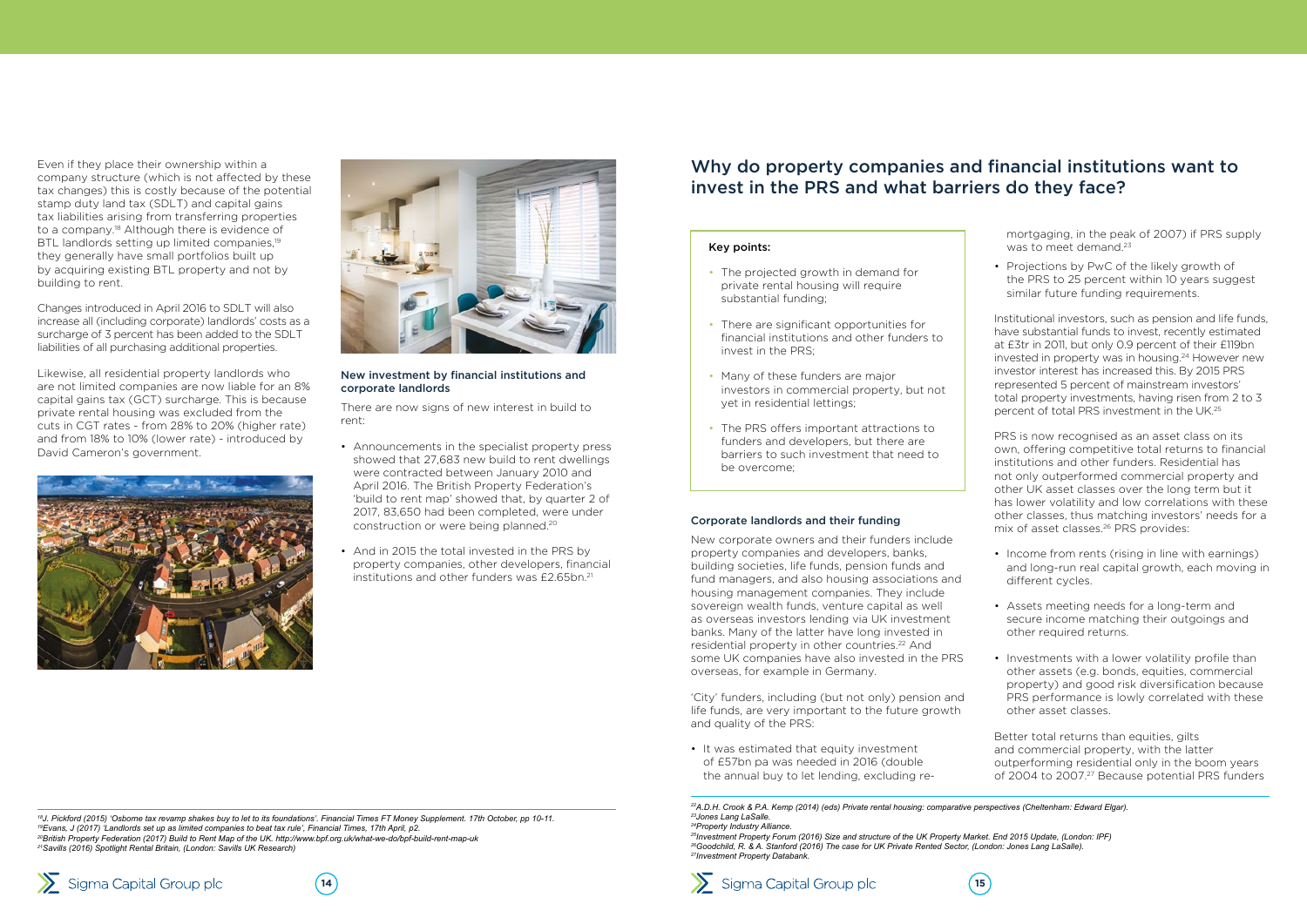![](_page_8_Picture_28.jpeg)

are interested in long-term returns, they are not focused, like many buy to let landlords, only on providing short-term tenancies but principally letting on longer term ones. It has been estimated that long-term tenancies improve returns, especially if rents are indexed to RPI.28

#### Barriers to corporate PRS investment

Given these competitive returns, why have property companies and funders been reluctant until recently to invest in the PRS? There are six main reasons.

#### 1. Portfolios matching corporate owners' needs do not yet exist.

• There is not enough new PRS stock in relation to the capital available to invest.

Investors want good quality newly built dwellings in desirable locations, in sizeable tranches (to create management economies), each worth £30m to £50m and in different locations (to spread market risk);

• But financial institutions are not themselves developers, wanting instead to acquire property already fully let and showing competitive returns; this is why property developers are key to getting new build PRS 'off the ground', although financial institutions are now more willing to 'forward fund' and thus share the financing of the initial development phase;

#### 2. Net income returns are not yet adequate.

- The market has delivered substantial total returns (i.e. income plus capital gains) but not the income returns that corporate landlords need, partly because management and maintenance costs take up to a third of gross rents.
- Un-geared net income returns have been running at 3 to 5 percent, below the 6 to 7 percent currently required (although with a maturing market the latter could fall to 5 percent).
- Total returns are more competitive for investors, especially in comparison with current alternatives, including a less competitive commercial property market, lower interest rates, and less attractive bond markets.
- To make total returns competitive landlords need to realise capital growth by selling vacant poorly performing dwellings; large portfolios are needed to generate an adequate flow of vacancies. Trading in this way also ensures the long term continuation of a competitively performing portfolio.

#### 4. Poor liquidity.

- Establishing residential property companies (including REITs) is important if the PRS is to be a liquid investment with shares traded on the stock markets.
- As PRS becomes a more established asset class institutions investing directly into PRS through the direct ownership of dwellings will find it easier to dispose of these portfolios to other investors.

#### 5. Political and reputation risk.

- Political risk for investors, developers and property companies (that the PRS will be wholly re-regulated) is now no longer a barrier to investment (with few investors concerned about mandatory three year leases) and the once wholly negative images of landlords are also mainly a distant memory;
- But the continued existence of poor conditions and bad management in some parts of the PRS poses a reputation risk for property companies and their funders, keen to protect their reputations.
- Local authorities have now been given additional powers to enforce standards and to deal with 'rogue' landlords, including increasing fines.

*28Jones Lang LaSalle.*

#### 6. There are some remaining tax disadvantages.

- REITs removed one of the barriers by ensuring tax transparency, especially important to pension and life funds indirectly investing in residential property companies; and rules that had prevented new residential REITs getting started were changed in 2012.
- Whilst SDLT on bulk purchases was changed in 2011, significantly reducing the tax 'hit' on transactions costs, the imposition of the 3 percent surcharge (see above) has increased tax charges on purchases;
- There is now an 8% CGT surcharge on residential rental property owned by individual landlords and partnerships (but not on commercial rental property);
- There are still some remaining tax barriers, specifically irrecoverable VAT (lettings are VAT exempt), including payments to property managers.

![](_page_8_Picture_24.jpeg)

#### Overcoming the barriers

The above summary shows that some steps have been taken to remove but others remain. Overcoming them requires:

- Constructing high quality dwellings, purpose built for the PRS;
- Reducing land, construction and management costs;
- Tackling 'rogue' landlords, to ensure the PRS becomes a reputable investment;
- Local authorities accepting the need for new build for PRS and using planning legislation and their land holdings to encourage provision;
- Central government providing continued stability in the regulatory framework so that developers and funders can invest long term.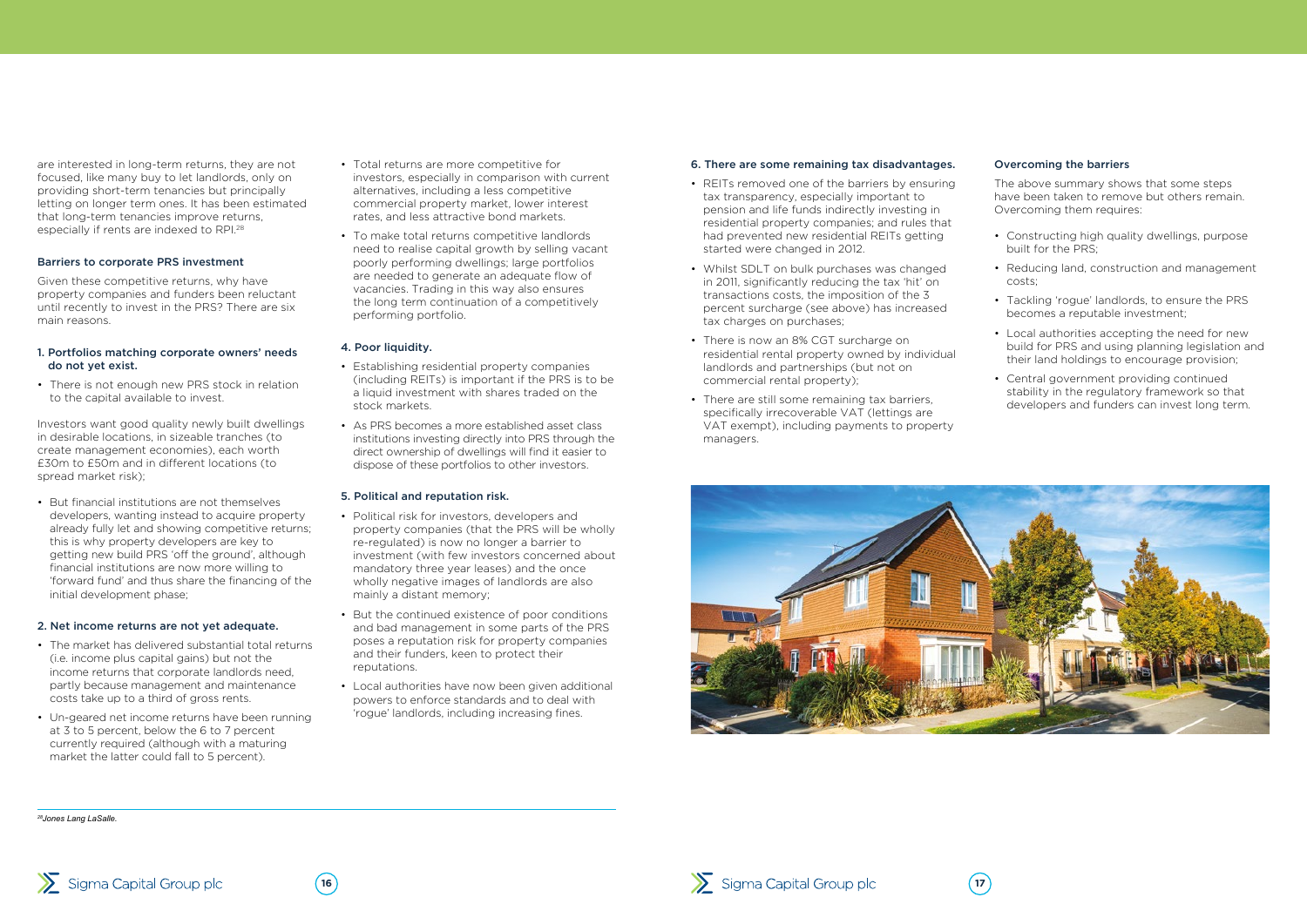![](_page_9_Picture_38.jpeg)

#### The government has recently taken a series of steps to tackle the barriers to PRS investment.

Montague review

The government set up the Montague review in 2012 to examine how new corporate investment could be attracted. It concluded that:

- Large scale PRS developments were attractive, because total returns were competitive;
- Land, development and management costs had to be reduced because net income returns were too low;
- Planning was critical, as land valuations assumed completed dwellings were sold to owner occupiers while planning obligations requiring affordable housing meant including PRS within a scheme made it unviable;
- Accessing public sector land (including that owned by local authorities and the Homes & Communities Agency), perhaps with deferred payment, is important, plus funding from local authority pension funds and requiring the inclusion of PRS housing in S106 planning obligations;<sup>30</sup>
- Housing associations with strong balance sheets, development and housing management experience could build and let new PRS schemes and then refinance them by selling onto funds, while keeping the management role;<sup>31</sup>
- By careful site selection and construction and efficient management, returns from geared investments would be competitive.<sup>32</sup> Forward funding of construction and pre sales of PRS units can achieve better returns for developers than speculative building for owner occupiers.<sup>33</sup>
- Separating those who did initial development and letting from long term ownership would remove development risk for long term owners;
- Local authorities and housing providers could play a crucial role in facilitating and undertaking the development stage.

#### Removing development risk

Other reviews also argued that removing development risk was critical and would deliver good long term total returns:

- Many barriers have been tackled by recent government initiatives;
- But development costs and risks remain a major barrier;
- Local authorities and developers are well placed to overcome these;
- Designs should take account of the variety of market demand;
- Improving PRS reputation by eliminating poor management;

<sup>30</sup>House of Commons (2012), Financing of new housing supply, Eleventh Report of Communities & Local Government Committee, Session 2010-12, House of *Commons Paper 1652, (London: The Stationery Office).*

## How can the barriers to creating a new build PRS be removed?

#### Key points:

*29Department of Communities & Local Government (2012) Review of the barriers to institutional investment in private rented homes: report of the 'Montague' review (London: DCLG).*

*31Building & Social Housing Foundation (2012) Building New Homes for Rent, Creating a tipping point (Coalville, The Foundation).*

*32Resolution Foundation (2012), Making institutional investment in the private rented sector work, (London: The Foundation). 33Investment Property Forum (2015) Mind the viability gap: achieving large scale build to rent housing, (London: IPF).*

![](_page_9_Picture_36.jpeg)

#### Government support for new build PRS

The 2010 to 2015 Coalition Government:

- Set up a £1bn 'build to rent' fund for new PRS developments; Public sector bodies, including local authorities, were eligible; A DCLG task force was set up to help broker deals;
- A  $f3.5$ bn guarantee fund (plus  $f3$ bn in reserve) was created to underpin fixed income debt for PRS development;
- Speeded up the identification and release of public sector land.

The government expected the Build to Rent fund to produce 10,000 new PRS dwellings. By May 2016 3,824 PRS dwellings were planned in contracted schemes. Later that year the fund was made part of the Homes & Communities Agency's Home Building Fund with no specific PRS targets. By then PRS had become more attractive to private funders. Developments were attracting forward funding as well as long term finance.

In its 2017 housing White Paper the government announced a consultation on changing the National Planning Policy Framework to include Build to Rent as an explicit form of housing to be identified in local plans. It is also consulting on using planning obligations to require developers to provide 'affordable private renting' let on 'family friendly' three year tenancies as an alternative to other forms of affordable housing.<sup>34</sup>

#### Purpose-designed new build PRS housing

The design of new PRS is crucial to reducing construction costs in ways consistent with meeting demand:

• creating designs that minimise maintenance and wasted space in apartments (but consistent with demand);

- maximising tenant demand, including offering additional amenities and creating a sense of place and community;
- Apartment blocks in city centres close to public transport nodes will meet the requirements of young professional households;
- Traditional dwellings, car parking and adequate garden space for playing and relaxing in more 'suburban' neighbourhoods is also needed because the modern PRS includes households with children;
- Build to rent also offers scope for modern methods of construction including off-site manufacturing, something that has been critical to the success of purpose built student accommodation. Legal & General have already invested in such a facility.

#### New government support for improving quality of existing PRS homes

The government's recent initiatives include:

- banning 'rogue' landlords and lettings agents, allowing local authorities to impose fines of up to £30,000;
- extending licensing of houses in multiple occupation;
- requiring transparency about fees lettings agents charge prospective PRS tenants and proposing to ban them altogether;
- consulting on requiring lettings agents to protect clients' money and cap deposits at one month's rent;
- consulting on introducing mandatory electrical safety checks (only gas safety checks are currently obligatory);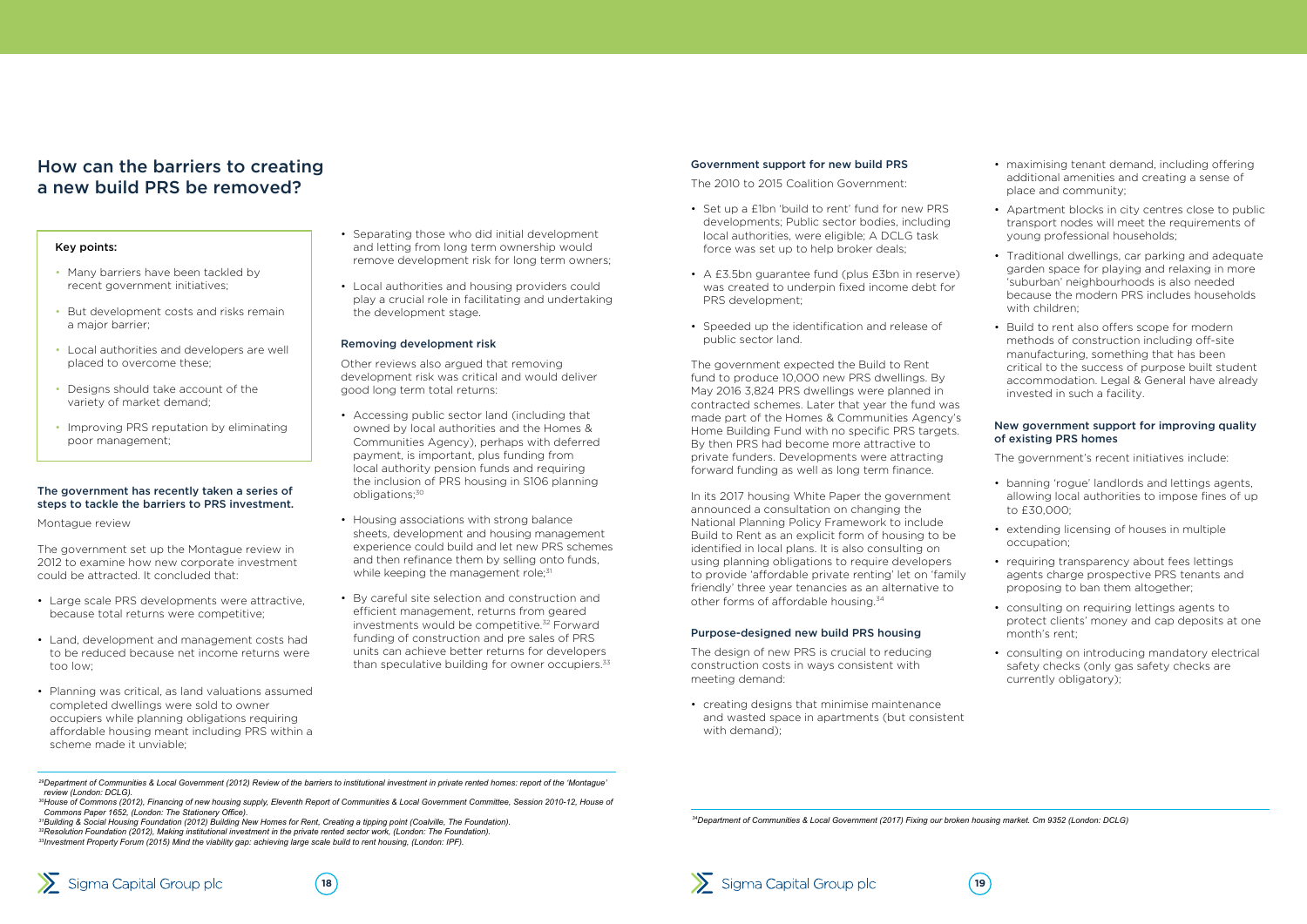![](_page_10_Picture_29.jpeg)

- They will be much more willing than BTL landlords – and will prefer – to let their properties on long-term and not short-term lettings.
- Long-term landlords prefer long-term tenants because that results in fewer re-lettings than with short-term tenants. Re-letting properties typically involves:
	- additional expenditure by the landlord (for items such as administration costs, letting agent fees, and redecorations);
	- void periods and hence loss of rental income
	- business risk (for example, about whether the new tenant pays the rent, looks after the property and does not annoy the neighbours).
- By reducing these costs long term landlords can improve their net rental returns.

#### Local housing strategies

Facilitating the construction of new PRS homes by pension funds, insurance companies and other large-scale corporate investors and developers has the potential to make a major contribution to local authority housing strategies.

#### The impact of new build PRS

These corporate investors have substantial sums that they need to invest in relatively large-scale projects.

- Investment in purpose-built portfolios of new houses, or in blocks of apartments, could make a significant difference to the volume of new rental supply at the local authority level.
- And it could do so without draining off new dwellings produced by speculative housebuilders in the open market for sale to owneroccupiers and buy to let (BTL) landlords.
- This new addition to supply could help to take the pressure of rising house prices and private rents in the locality, which would thereby benefit both FTBs and tenants in the PRS. In the latter case, it could also help minimise the rising cost of Housing Benefit.

Such investment would involve new dwellings that are purpose-designed for private renting, high in quality and well maintained.

Over time, sustained investment by corporate landlords could have a cumulative impact on the overall standard of private rental housing in the locality. It could also potentially help to raise expectations about what is an acceptable standard of accommodation in the PRS. The influx of private halls of residence by firms such as Unite and Opal (see above) has arguably had an effect along those lines in the student market.

This distinguishes them from most BTL landlords, whose investment horizon is often short-term and rarely long-term. Likewise, for many BTL landlords, capital gain is their main motivation for investment in the PRS. Corporate landlords are much less likely than BTL landlords either to sell out just because house price inflation has peaked or to get into financial difficulties because interest rates have gone up.

Increased new build PRS will also enable local authorities to eliminate, through enforcement action, the minority of poor condition PRS dwellings owned by 'rogue' landlords without the risk of reducing overall PRS supply. It will also help local authorities secure investment on stalled brownfield sites especially in inner area regeneration areas where there will be demand by 'generation rent' and other tenants for PRS properties near city centre work and leisure opportunities.

#### Improved property management and greater tenant expectations

Large-scale corporate landlords need to protect not only the value of their investment but also their reputation. To pursue both of these objectives, they will use either their own in-house property management team or employ wellrespected managing agents to provide it for them.

Again, this could help raise expectation levels among tenants about what they should be expecting from their landlord in property management, for example, in relation to the quality of repairs and the speed with which they are carried out.

## The potential contribution of new-build PRS homes

#### Key points:

- New build PRS can support local housing strategies;
- It would increase housing supply and thereby help restrain price and rent increases;
- It provides long term lettings and better management of the PRS;

By providing purpose-designed and built rental dwellings, that are let and managed by reputable companies with a long-term horizon, corporate landlords could help to meet the housing needs of families no longer able to either obtain a social housing tenancy or buy their home. It could also take some of the pressure off social housing waiting lists in the local authority. This is a common practice in some other countries, especially Germany, where private landlords play an important role in providing social rented homes with long-term tenancies.<sup>35</sup>

#### Long-term lettings

A very important feature of investment in property by large-scale companies is that it is an inherently long-term venture (see above). And although the prospect of capital gains inevitably enters the investment appraisals made by corporate landlords, rental income is typically as important or more important.

This capital gain orientation is likely to become even more important for BTL landlords following the reduction in mortgage interest tax relief announced in the summer 2015 Budget. This change will significantly reduce post-tax rental yields earned by BTL landlords who have geared up their investment by taking out mortgages. As a result, although taxed, capital gains will become a proportionately larger share of the (reduced) profits on private rental housing.

Corporate landlords are not affected by this change in mortgage tax relief, as they will continue to be taxed on their net profits (gross profits less eligible expenses including interest charges).

The fact that corporate landlords who invest in new purpose built PRS are long-term investors, and often focus more on rental income than capital gains, has important implications for the people whom they house.

#### Meeting the needs of families and older people

From this perspective, families and older people, who are among the groups most likely to need long-term tenancies, will be attractive tenants for large-scale corporate landlords. Thus the need for long-term tenancies and residential stability that BTL landlords are often not willing or able to provide, could be provided by corporate landlords.

*35A.D.H. Crook & P.A. Kemp (2014) Private rental housing: comparative perspectives (Cheltenham: Edward Elgar).*

![](_page_10_Picture_25.jpeg)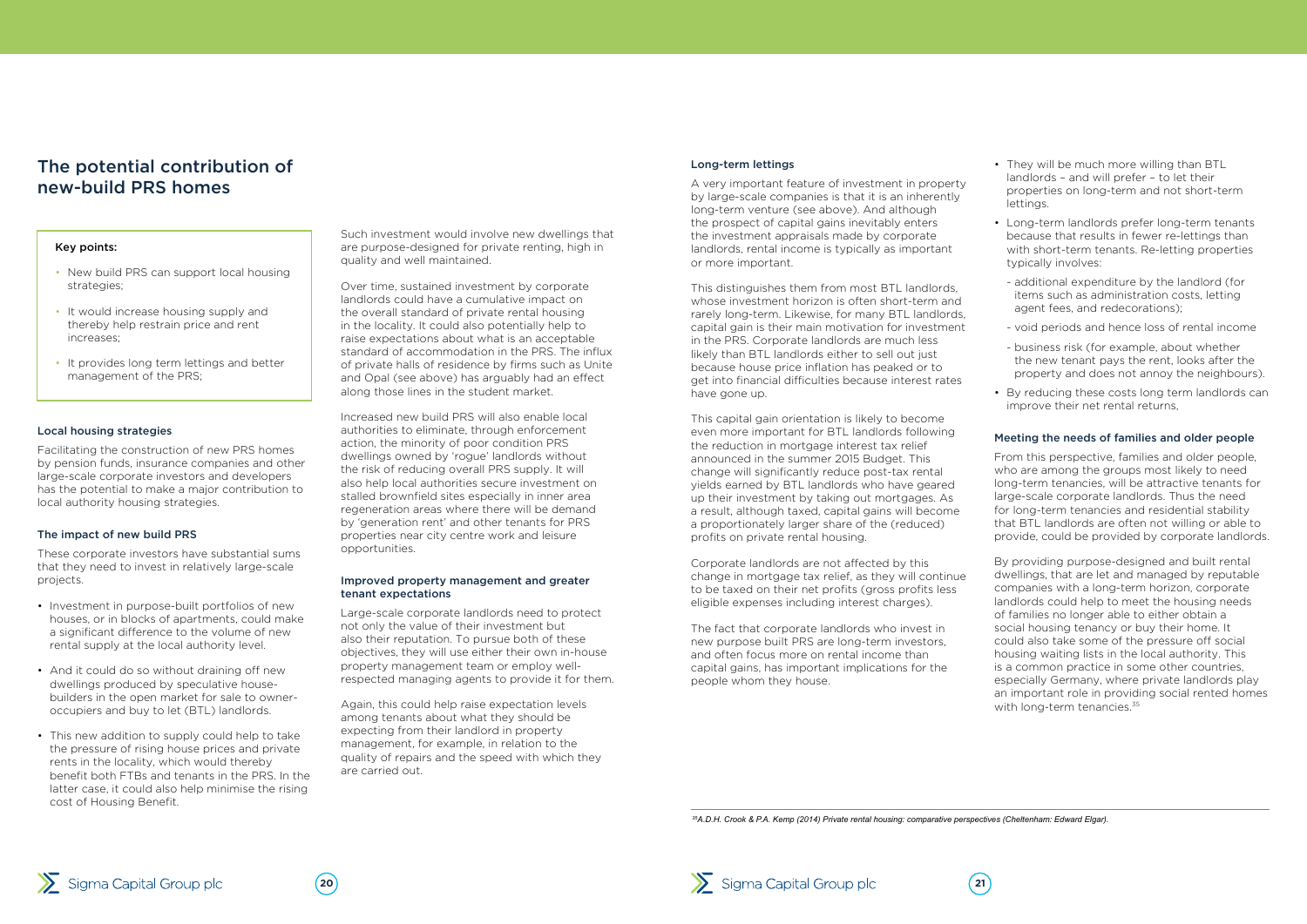Local authorities working with developers are critical to unlocking the £30bn of finance that developers and funders are prepared to invest to build 150,000 new build PRS homes.36

#### Local plans

Local plans (which all local planning authorities were required to have in place by 2017) can set out the need for new PRS dwellings. Paragraph 50 of the National Planning Policy Framework states that authorities "should plan for a mix of housing ..... and should identify the size, type, tenure [emphasis added] and range of housing that is required in particular locations, reflecting local demand".

• The national Planning Practice Guidance stresses (para 159) the importance of basing needs on Strategic Housing Market Assessments

which should identify the scale and mix of housing and the range of need over the plan period. Local plans should have a delivery schedule and implementation strategy for the full range of housing.

• Authorities can also identify sites in their Strategic Land Availability Assessments that suit PRS development.

#### Planning agreements and obligations

Planning authorities can use S106 agreements to secure PRS housing. These have been widely used to secure contributions of affordable housing from private developers with the costs generally falling on landowners as lower land prices. As far as PRS is concerned:

- Planning policy and planning obligations are key to securing land values that help make returns competitive;
- Selling surplus public sector land at prices that reflect returns from PRS development will also be important;
- Local authority pension funds are an important source of equity capital:
- Private developers are likely to be key partners;
- Local authorities should do more to enforce standards in the existing PRS as well as getting more supply through new building
- Because returns from PRS dwellings come over the long term, the initial capital values of new PRS homes will be less than if they were sold for owner occupied market housing; hence land for PRS is worth less than for owner occupation.
- Using S106 to require some PRS housing can help developers make a scheme with PRS housing viable because they can use these lower market land values in their negotiations with landowners. National planning practice guidance on viability encourages authorities to take the economics of PRS provision into account.
- Some authorities are already using S106 to secure provision of PRS. Wandsworth London Borough was the first authority to require this, taking PRS provision into account when assessing the viability of the planning obligations it sought from developers.

To ensure availability in the long term some planning authorities are requiring PRS covenants on S106 sites so that if any are subsequently sold

## What can local authorities do to bring investment in new build PRS housing to their areas?

#### Key points:

![](_page_11_Picture_30.jpeg)

![](_page_11_Picture_31.jpeg)

![](_page_11_Picture_32.jpeg)

into the owner occupied sector within a specific time frame payments can be made to the local authority for the loss of the PRS element.

#### Local authority land and pension funds

Local authorities can also make their own land available to PRS developers including on long term leases with ground rent income to local authorities.

- Public sector landowners have obligations to secure the best consideration when selling land but they also need to take account of proposed uses and do not need to sell for the very highest values that can be a secured on a site.
- This is important in setting land values that represent PRS use value rather than use for owner occupied dwellings, which is likely to be higher.
- It will help reduce the overall costs of PRS projects and deliver more competitive returns.
- Other options include selling land on a deferred purchase basis, enabling developers to work on land under a licence, with land sold (or leased, so the local authority gets a ground rent in the long term) at a PRS value when construction is completed and homes are fully let.

Local authority pension funds can also play key roles, by providing equity funding for completed developments.

- This is an opportunity for pension fund trustees to acquire a new asset class with returns that match their liabilities;
- It helps pensions funds meet local housing needs without breaching trustees' fiduciary duties.
- Some local authorities are considering joint ventures involving local authority land and pension funds, together with building and housing management companies.

#### Key partners

Successful projects will need developers willing to undertake development: acquiring land, constructing new dwellings, raising the funds to do so and then letting out and managing them.

- Some developers will want to continue owning and letting the new PRS dwellings and will seek long term debt and equity funding to replace the short term funds raised for the construction phase.
- Others will want only to take the initial development risk and make initial lettings but then sell on the completed project to a long term owner, including a REIT, a pension or a sovereign wealth fund.

#### Partnership arrangements

Local authorities have powers to engage in PRS derived from their general powers of competence provided they use powers reasonably.

- A key role for local authorities is to take the lead in building partnerships but if they engage in commercial activity they need to use 'vehicles'.
- Sometimes these will involve a contractual relationship between local authorities and partners,
- At other times, including when there are many partners involved, these can be structured on the lines of corporate joint ventures, including companies limited by shares and limited liability partnerships, the latter especially important to achieving tax transparency.

#### Dealing with poor conditions

Another important role for local authorities is to secure improved conditions in the worst parts of the existing PRS by enforcement led action. This is an important complementary step ensuring that, as overall supply expands, the worst conditions are dealt with, an important objective in its own right but also helping to improve the overall reputation of the PRS, which is important to funders' willingness to invest. The government has taken several steps (see above) to enable more to be done.